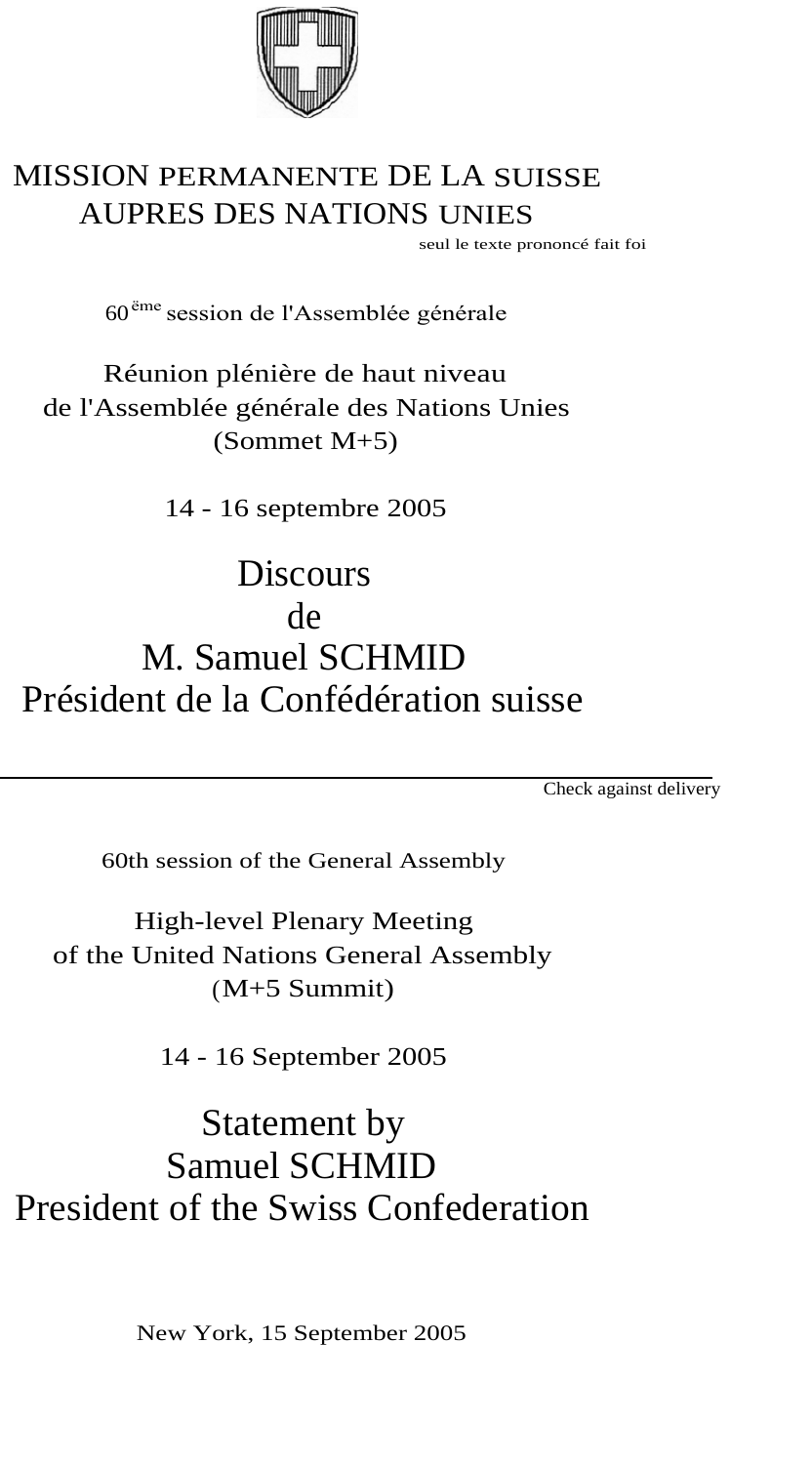Mr. President of the General Assembly, Mr. Secretary-General, Ladies and Gentlemen, the Heads of State and of Government, Ladies and Gentlemen,

Sixty years of the United Nations' existence have proved that it is truly a universal organisation. There is no substitute for its framework for cooperation between the nations. It is the driving force behind efforts for development; it is the promoter of peace and collective security.

And yet, conflicts erupt and persist; the battle against famine and poverty continues; inequality and oppression remain a reality. This is why the United Nations is indispensable and must be equipped to rise to the challenges of our time

In the Declaration we propose adopting, we recognize that human rights and democracy, peace and security, as well as development, are interdependent and that they constitute the very foundation of our security and well-being. They are the three pillars of the United Nations' action.

## Mr. President,

My country expresses its satisfaction with regard to the creation of the Human Rights Council. Ву establishing this Council, we should succeed in adapting the UN's architecture in order to make human rights as much a priority as development, peace, and security. In Switzerland's view, this new body will have to be both more legitimate and more efficient, hold a higher place in the United Nations' hierarchy than the current Human Rights Commission, and should hold its sessions in Geneva. Our Assembly has set a lofty goal in this context which it considers a priority, and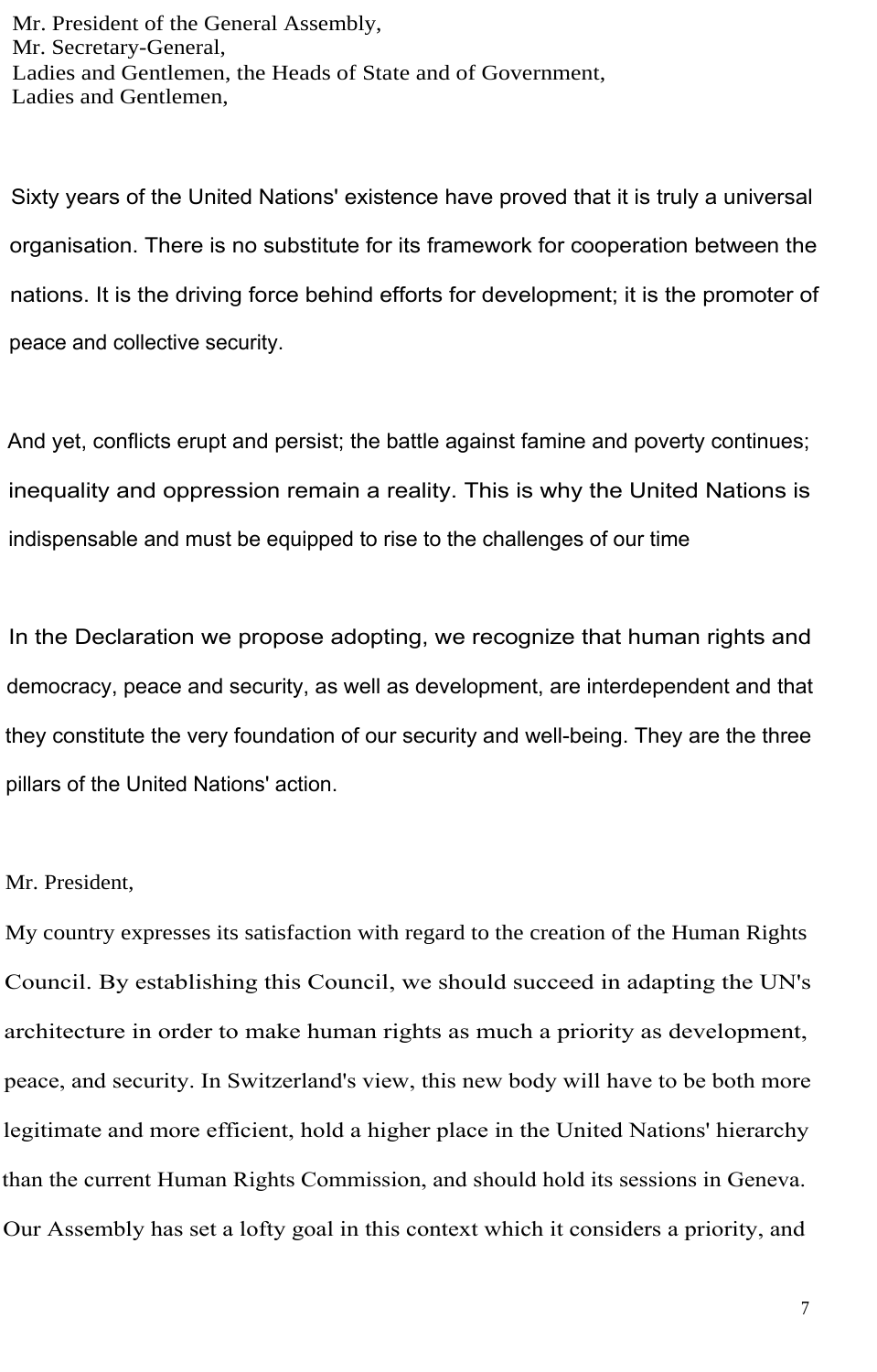Switzerland is firmly determined to pursue the efforts it has undertaken over the last few months in order to achieve it.

## Mr. President,

In order to fulfil the task of maintaining peace and security, it is essential that we reaffirm our commitment to peacefully settle disputes, and that the use of force should remain the exception; and in the case of exception, then in conformity with the untouchable principles of international law.

There is also the need for us to better assume, individually as collectively, our responsibility to protect, and to make every effort to define, together, the criteria for its implementation.

We furthermore welcome the creation of the Peace-building Commission, which should be a new instrument to promote collective security, ensuring the connection between the security of citizens, the re-establishment of the rule of law, humanitarian work, and development. It is just as important that its composition be representative of UN members' actual contributions in those contexts.

We also feel that it is necessary that the Security Council become more representative and that its working methods be reformed with a view to increased transparency, in order for a strengthened interaction to flourish with non-members of the Council.

Switzerland equally wishes to reaffirm here its support for peace-keeping operations as wells as its commitment in the fight against terrorism and the proliferation of weapons of mass destruction, particularly nuclear weapons. This commitment was

в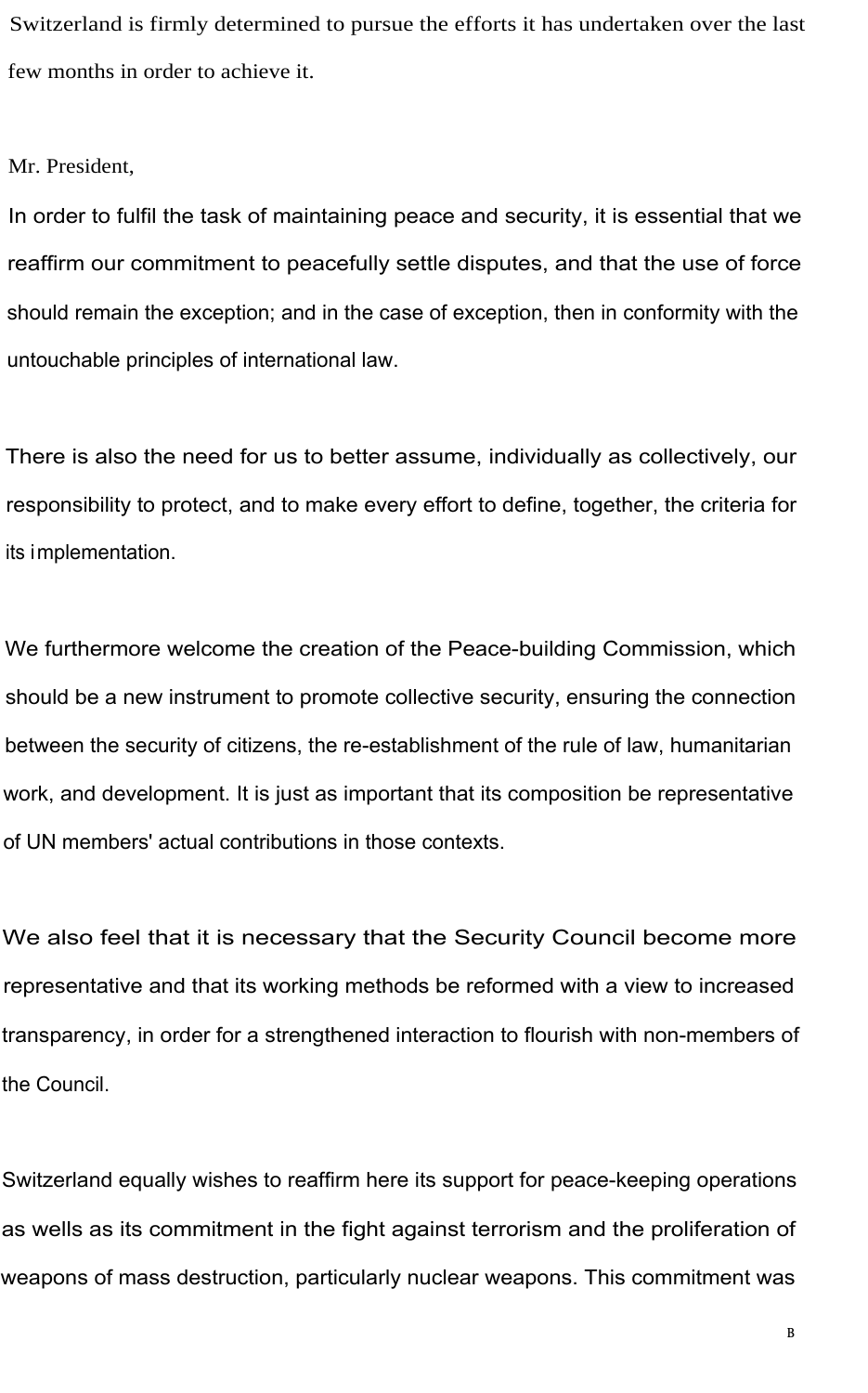solidified by the signing of the International Convention for the suppression of nuclear terrorism, to which I had the honour of proceeding yesterday.

To ensure security is also to respect the law. As such, it is of the utmost importance to recall that the crucial fight against terrorism can not be pursued at the expense of international law and respect for human rights.

Mr. President,

Development is an essential component of security. This is why we unambiguously reaffirm here the commitments that we made at the Millennium Summit, and then reiterated at Monterrey and Johannesburg. Increased and coordinated efforts of all development partners — industrialized countries just as developing countries, public sector and private, governments and civil society — are needed if we are to attain these objectives within the set deadline.

For Switzerland, there is but one notion of development: that of sustainable development, as much in the economic and social areas as in the environmental.

Our natural resources are running out, and if we do not rapidly devote far greater attention to the preservation of our natural resources, particularly in the contexts of climate and biodiversity, we will not achieve our development goals.

For nearly thirty years, Switzerland has been giving priority to the poorest countries for its assistance. Today, we devote nearly half of that aid to Africa, and we will resolutely stay the course in the future.

9